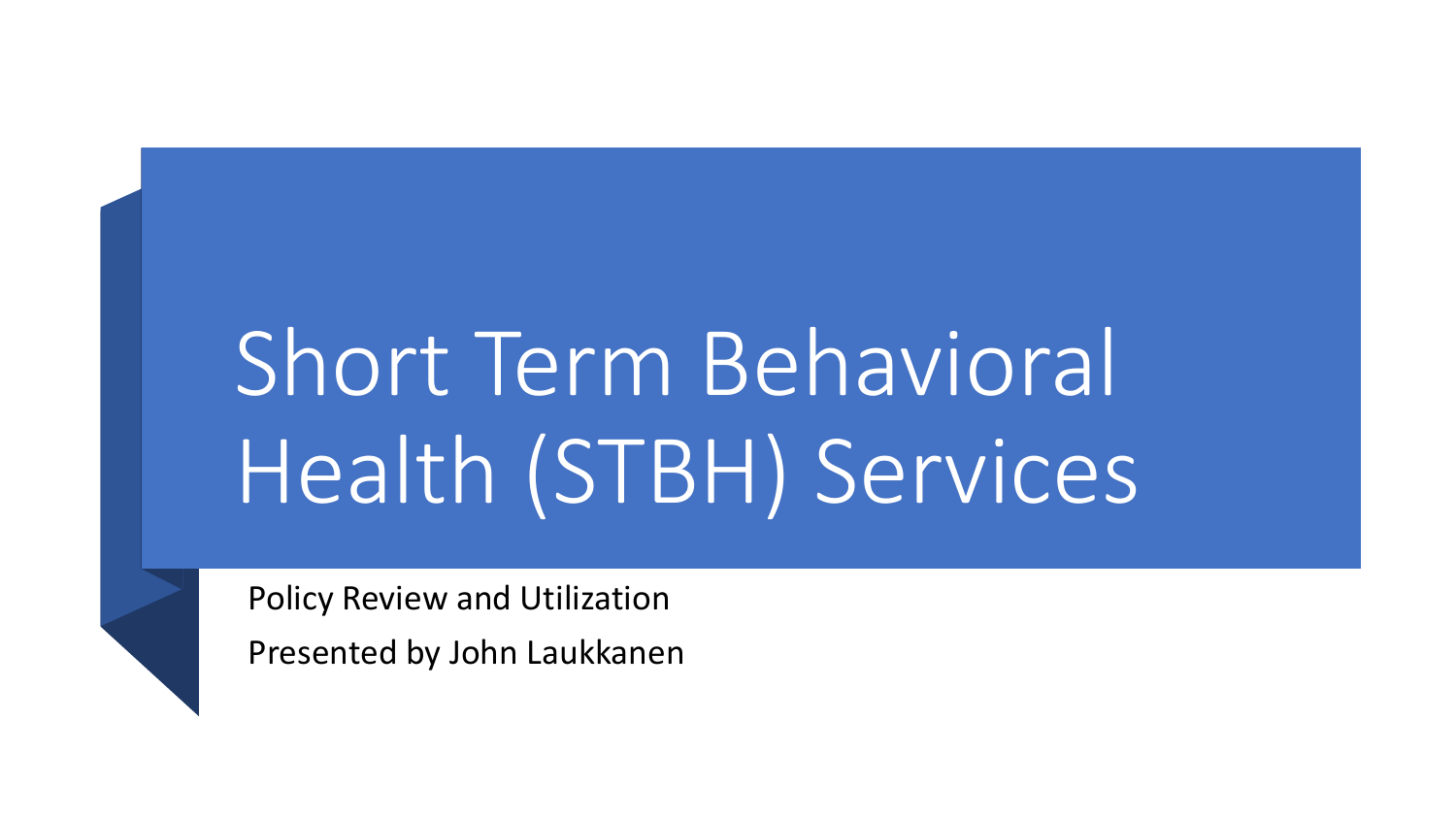### Benefit started July 1, 2018

Objectives:

- Increase access to behavioral health for low-acuity conditions
- Offer interventions for non-covered diagnoses
- Provide early intervention
- Increase member options on where to receive care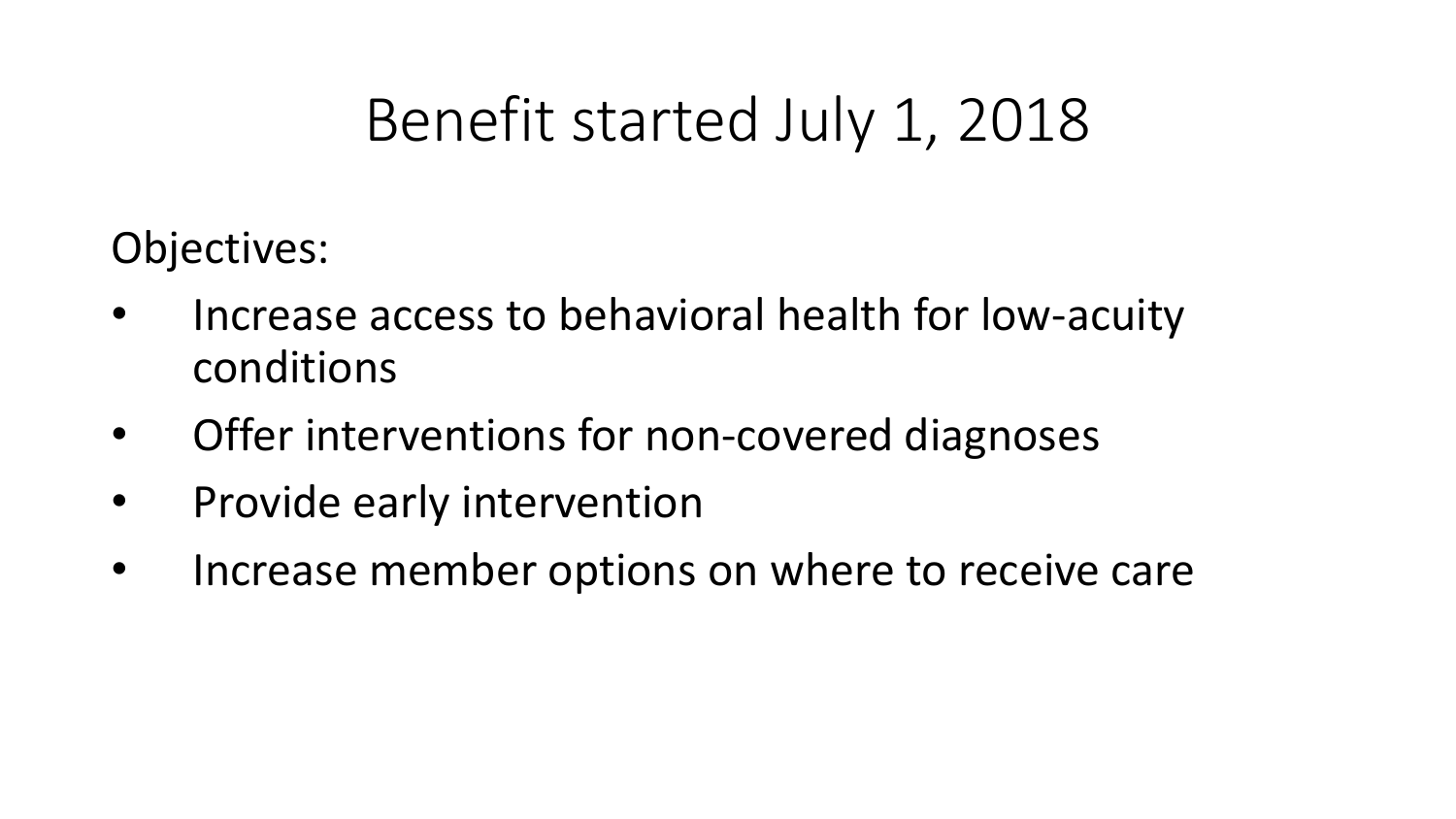#### Short-term Behavioral Health Codes

| <b>Procedure Code</b> | <b>Description</b>                                    |
|-----------------------|-------------------------------------------------------|
| 90791                 | <b>Diagnostic Evaluation without Medical Services</b> |
|                       |                                                       |
| 90832                 | Psychotherapy-30 minutes                              |
| 90834                 | Psychotherapy-45 minutes                              |
| 90837                 | Psychotherapy-60 minutes                              |
| 90846                 | Family Psychotherapy (without patient)                |
| 90847                 | Family Psychotherapy (with patient)                   |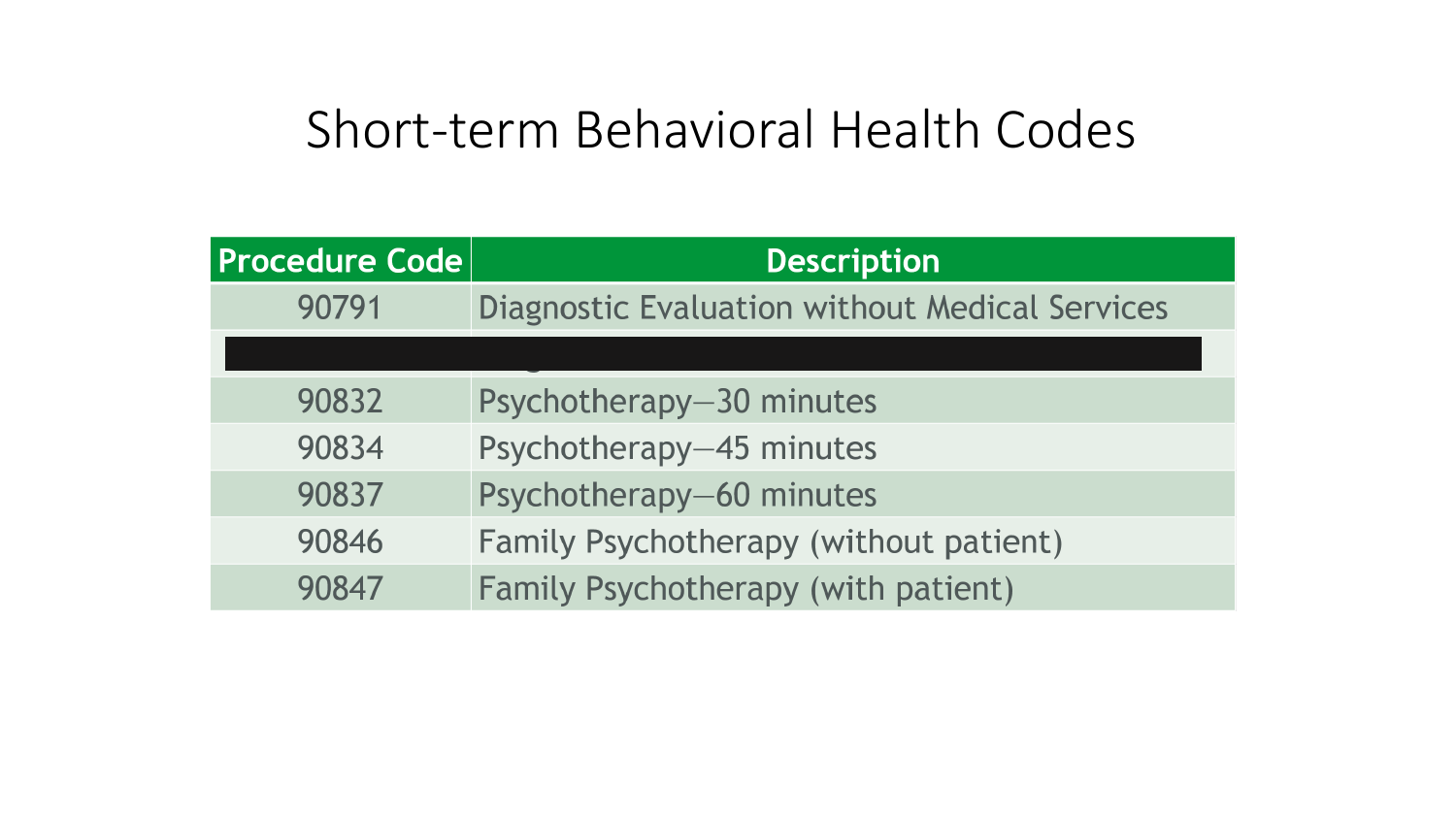## Short-Term Behavioral Health Policy 6 Sessions within 12 months without covered diagnosis

- Must be in a primary care setting (PCMH) *[Billing Provider]*
- Must be provided by *[Rendering Provider]* a
	- Medicaid-enrolled,
	- Masters level or higher,
	- Licensed behavioral health provider
- Must meet medical necessity
- Must follow CPT coding practices
- Must follow documentation requirements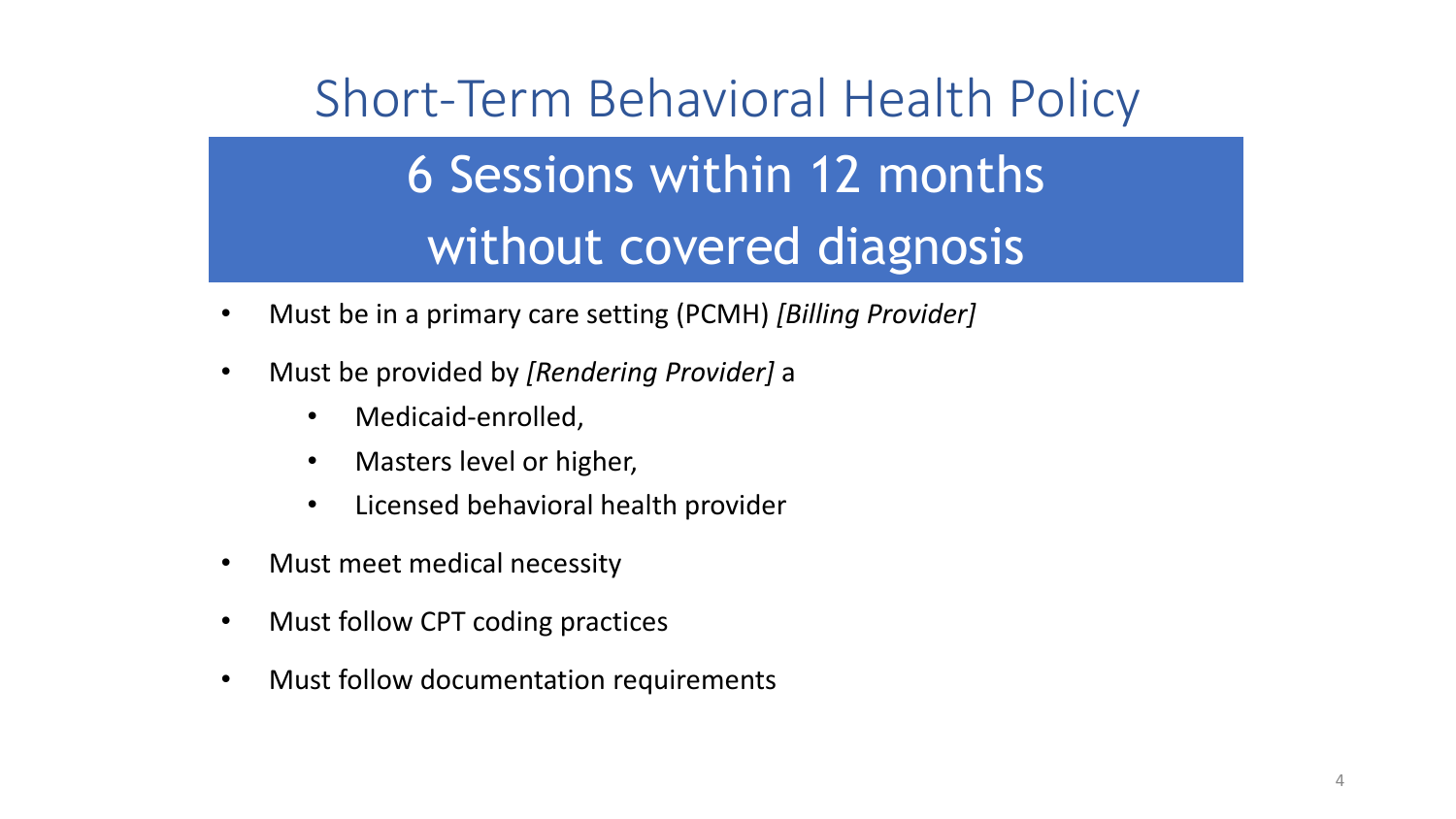#### Short-Term Behavioral Health Policy

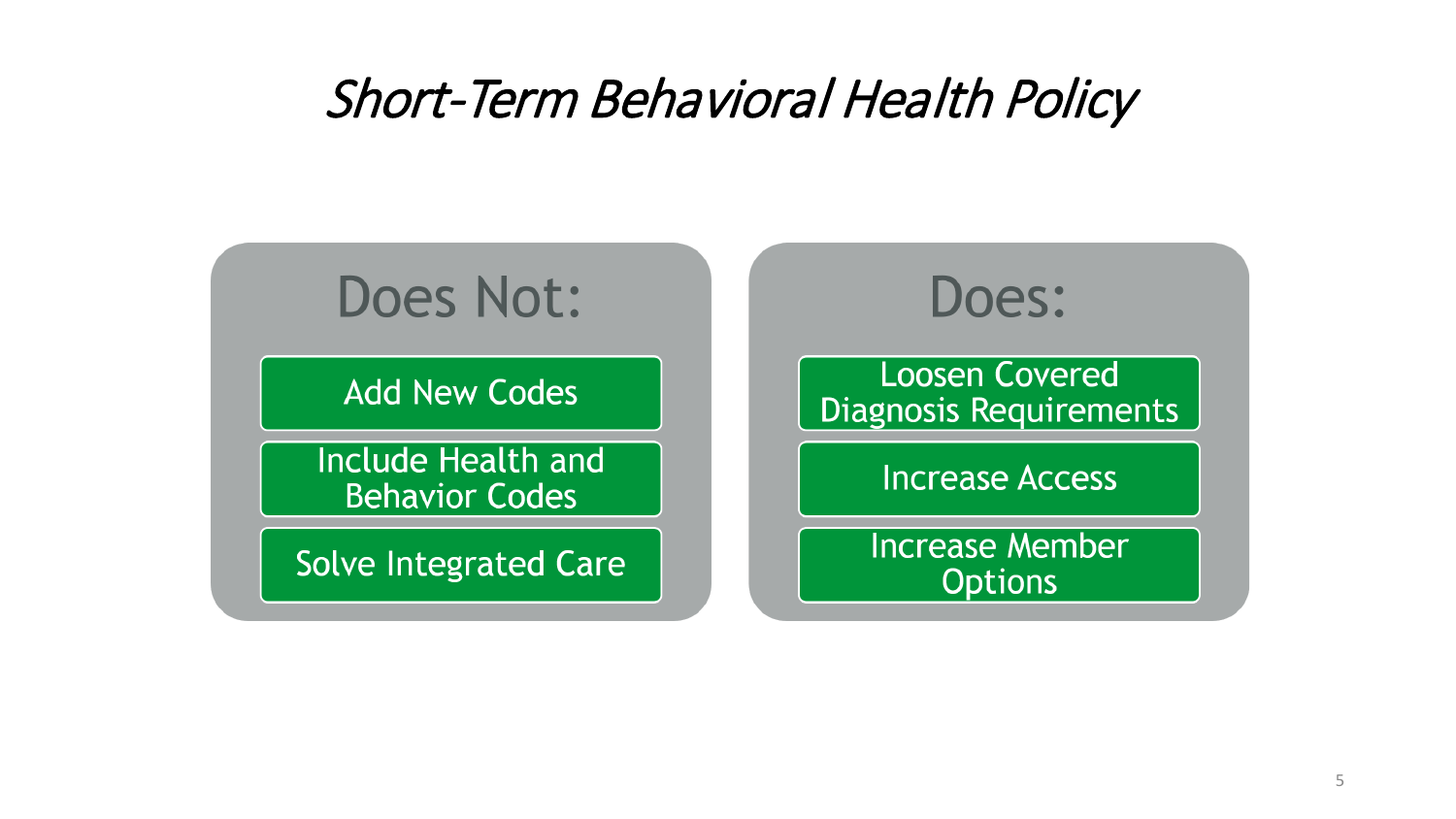#### monthly trend age groups

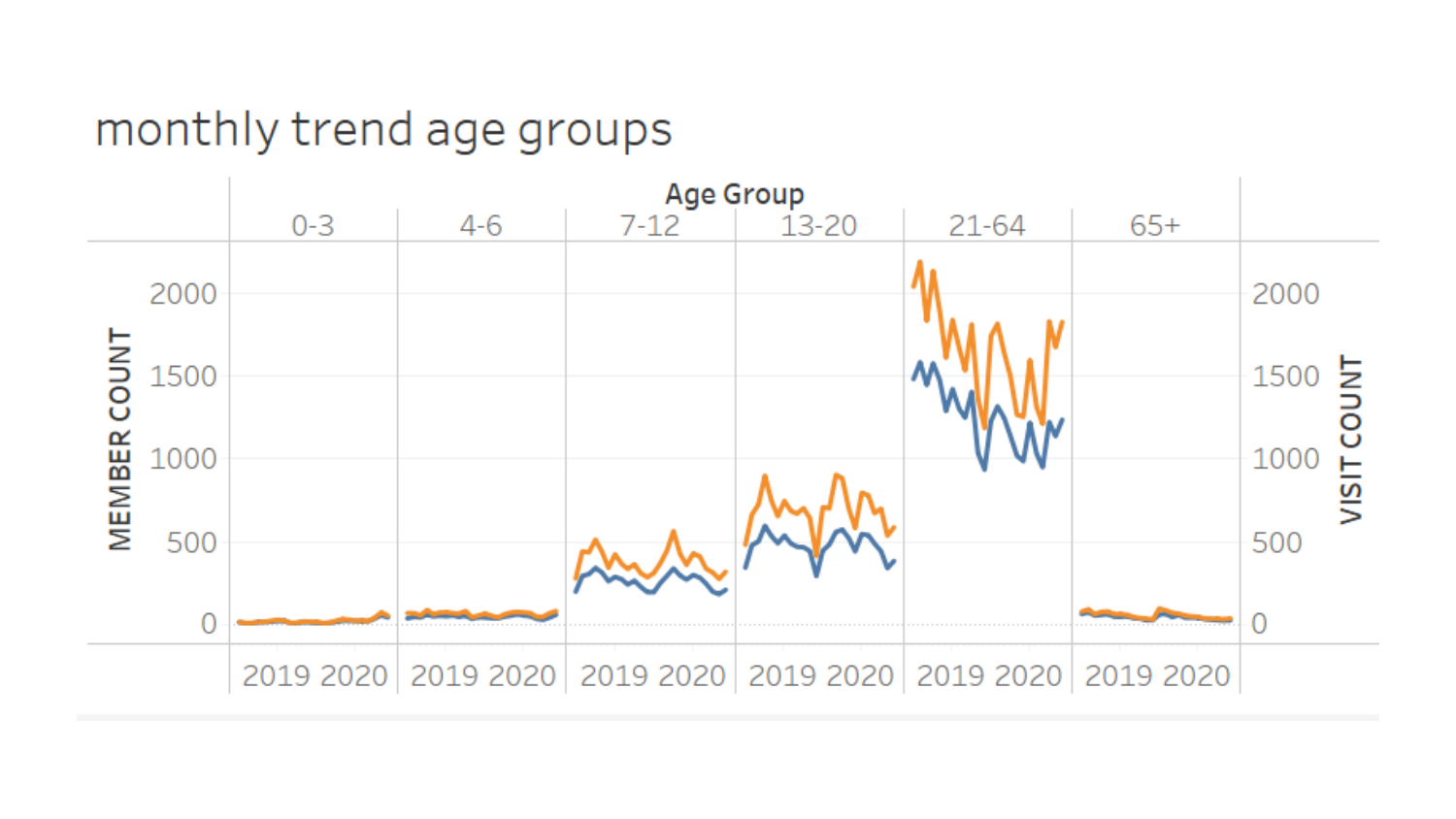#### vists per provider

| Fy Flag | <b>Bill Prov Typ Desc</b> |     |        |       |     | Distinct c VISIT COU MEMBER visits per  clients per |
|---------|---------------------------|-----|--------|-------|-----|-----------------------------------------------------|
| FY1819  | Clinic - Practitioner     | 86  | 9,752  | 3,748 | 113 | 44                                                  |
|         | Federally Qualified       | 112 | 24,080 | 9,956 | 215 | 89                                                  |
|         | Non-Physician Prac        | 5   | 811    | 246   | 162 | 49                                                  |
|         | Physician                 | 1   | 18     | 13    | 18  | 13                                                  |
|         | Rural Health Clinic       | 5   | 672    | 216   | 134 | 43                                                  |
| FY1920  | Clinic - Practitioner     | 102 | 13,641 | 5,325 | 134 | 52                                                  |
|         | Federally Qualified       | 117 | 17,807 | 7,668 | 152 | 66                                                  |
|         | Non-Physician Prac        | 6   | 1,372  | 410   | 229 | 68                                                  |
|         | Physician                 |     |        |       |     | 1 <sup>1</sup>                                      |
|         | Rural Health Clinic       | 8   | 667    | 222   | 83  | 28                                                  |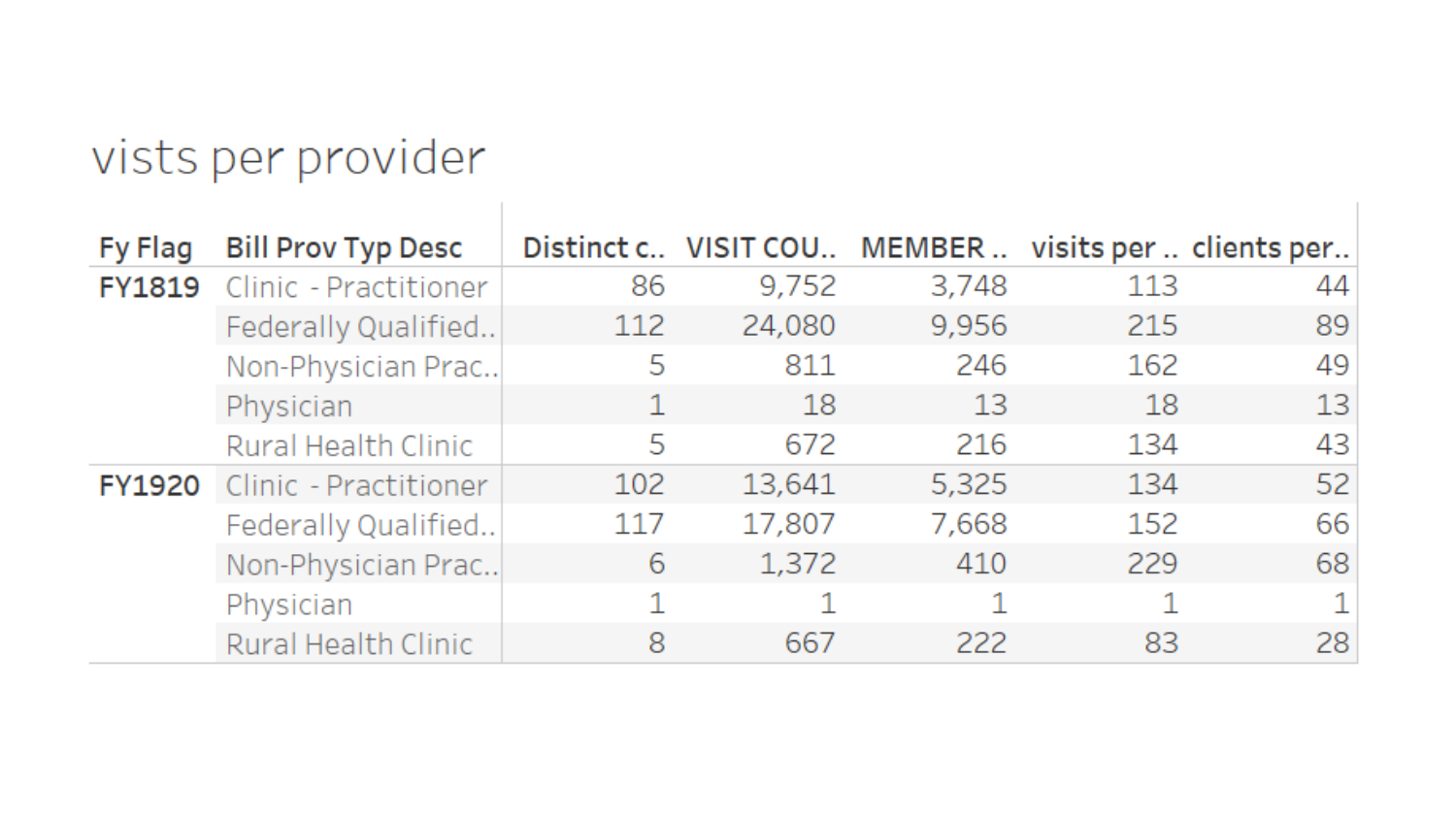### PRIOR YR CAP CHART

|  |                                 | <b>Visit Flag</b>                          |                |  |
|--|---------------------------------|--------------------------------------------|----------------|--|
|  |                                 | % of Total DISTINCT CLIENT COUNT along Pan |                |  |
|  | Fy Flag Prior Year Cap Flag     | 6 OR MORE VISITS                           | UNDER 6 VISITS |  |
|  | <b>FY1819</b> 1 BH CAP VISITS P | 5.81%                                      | 6.55%          |  |
|  | 2 OR MORE BH CA                 | 47.70%                                     | 28.64%         |  |
|  | NO BH CAP VISITS                | 46.49%                                     | 64.81%         |  |
|  | <b>FY1920</b> 1 BH CAP VISITS P | 6.61%                                      | 7.43%          |  |
|  | 2 OR MORE BH CA                 | 34.30%                                     | 25.39%         |  |
|  | NO BH CAP VISITS                | 59.09%                                     | 67.18%         |  |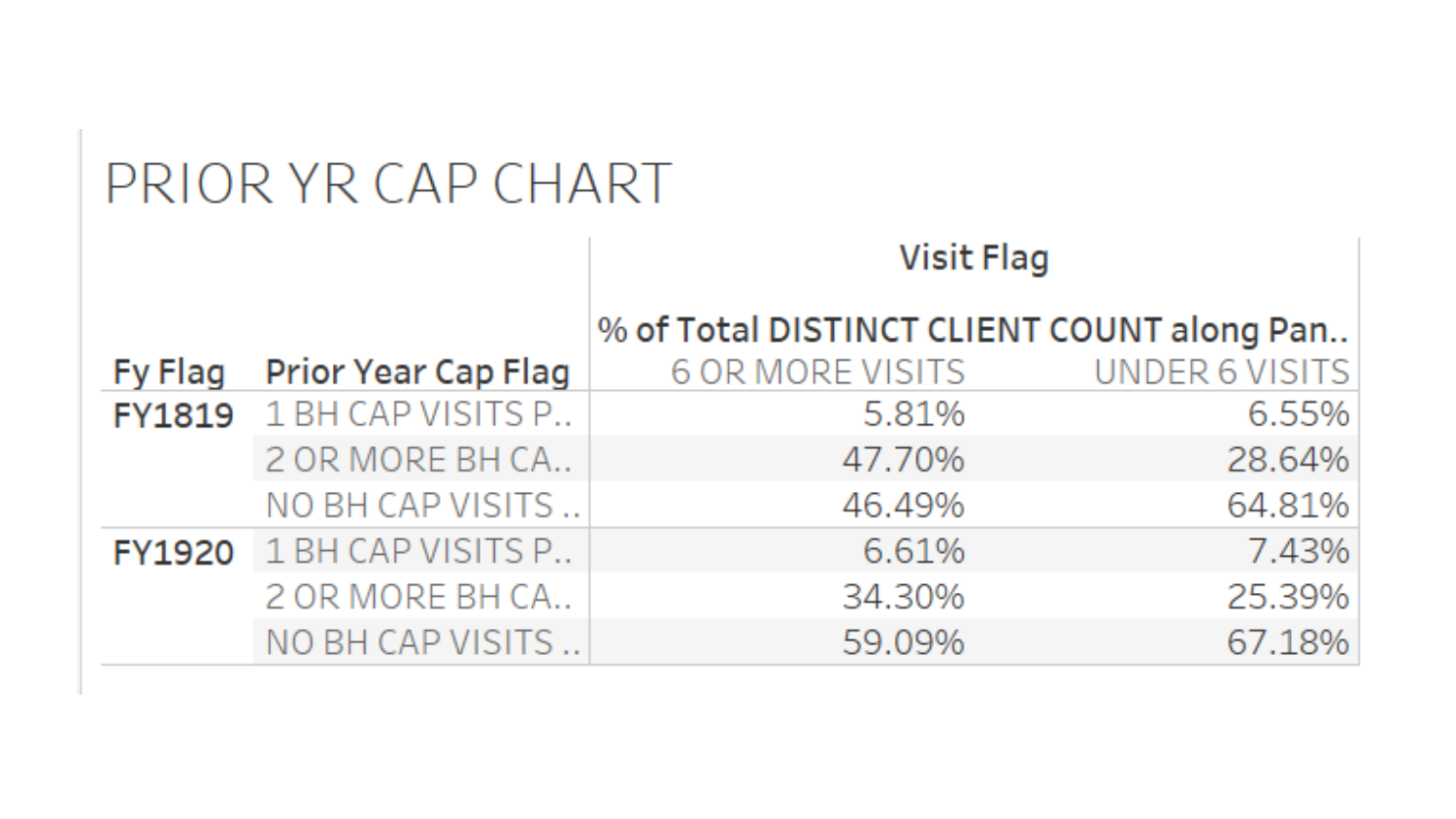#### **CURRENT YR CAP CHART**

|  |                               | <b>Visit Flag</b>                           |                       |  |
|--|-------------------------------|---------------------------------------------|-----------------------|--|
|  |                               | % of Total DISTINCT CLIENT COUNT along Pane |                       |  |
|  | Fy Flag Current Year Cap      | 6 OR MORE VISITS                            | <b>UNDER 6 VISITS</b> |  |
|  | FY1819 1 BH CAP VISITS        | 9.75%                                       | 14.23%                |  |
|  | 2 OR MORE BH C                | 72.06%                                      | 39.40%                |  |
|  | NO BH CAP VISIT               | 18.19%                                      | 46.37%                |  |
|  | <b>FY1920</b> 1 BH CAP VISITS | 8.74%                                       | 12.29%                |  |
|  | 2 OR MORE BH C                | 72.04%                                      | 42.68%                |  |
|  | NO BH CAP VISIT               | 19.22%                                      | 45.03%                |  |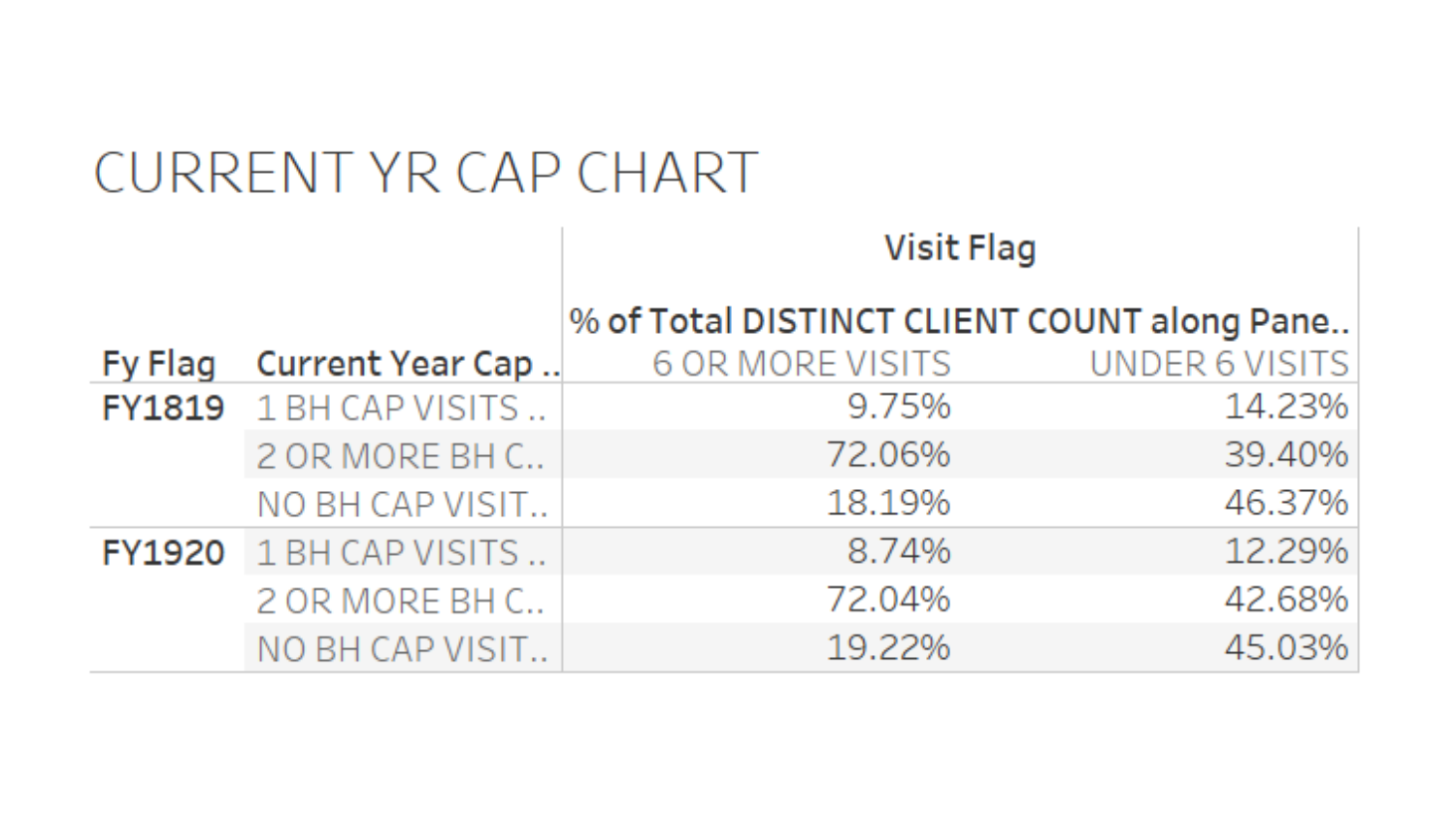### Response to Benefit

- 2 Different responses/business models FQHC vs. Clinic
- Some confusion in translating the benefit
	- Treatment Plan
	- Diagnosis
	- Billing
- Was not intended to resolve for "integrated care"
- Perceived as desirable, CCHAP has invested in creating training materials
- HCPF is working to measure impact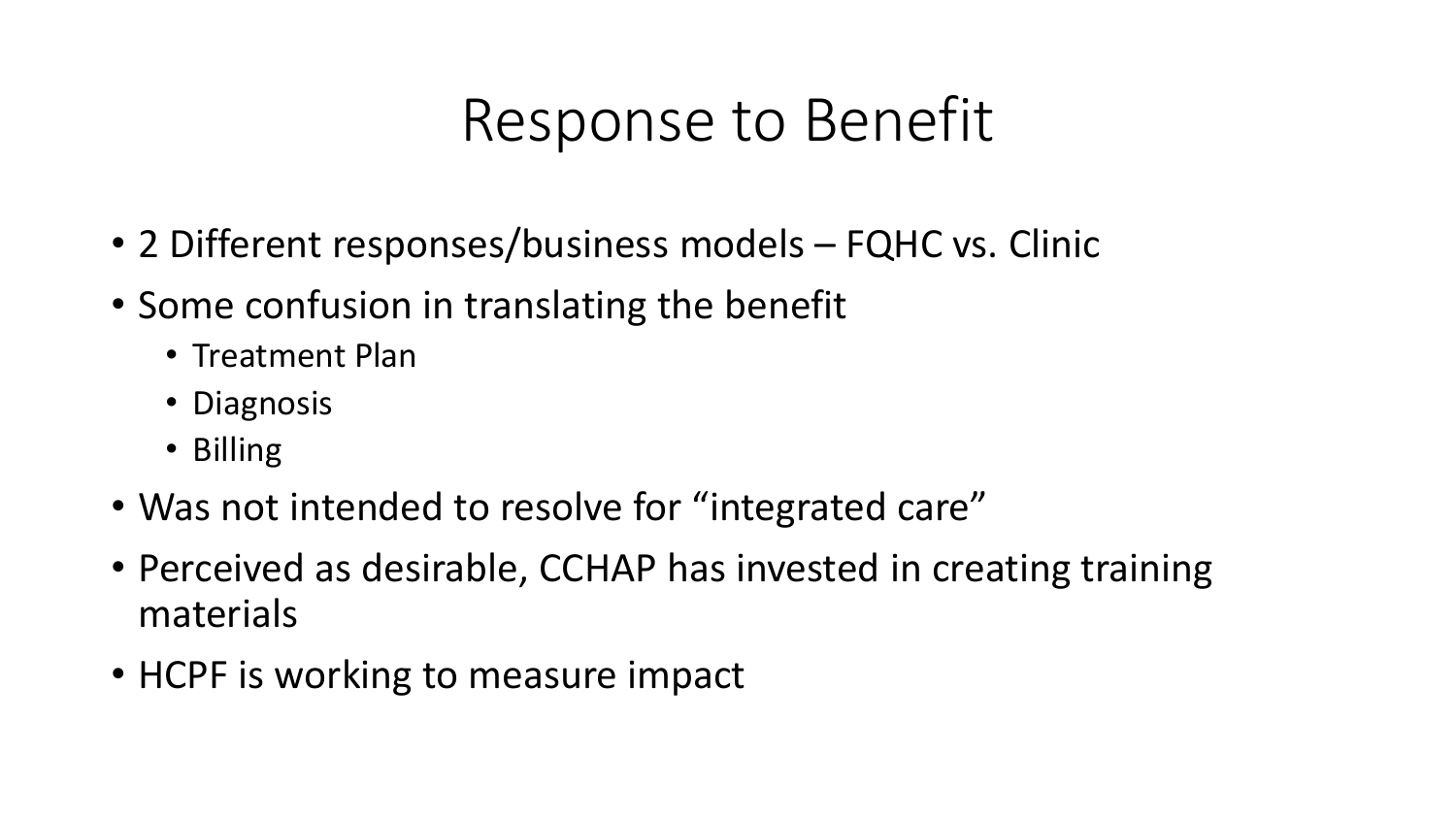#### How to Measure Success

Challenges:

- There were no original benchmarks for this benefit
- Prevention is hard to measure
- Cost shifting vs. Cost savings
- •No consistent model (FQHC vs. Clinic)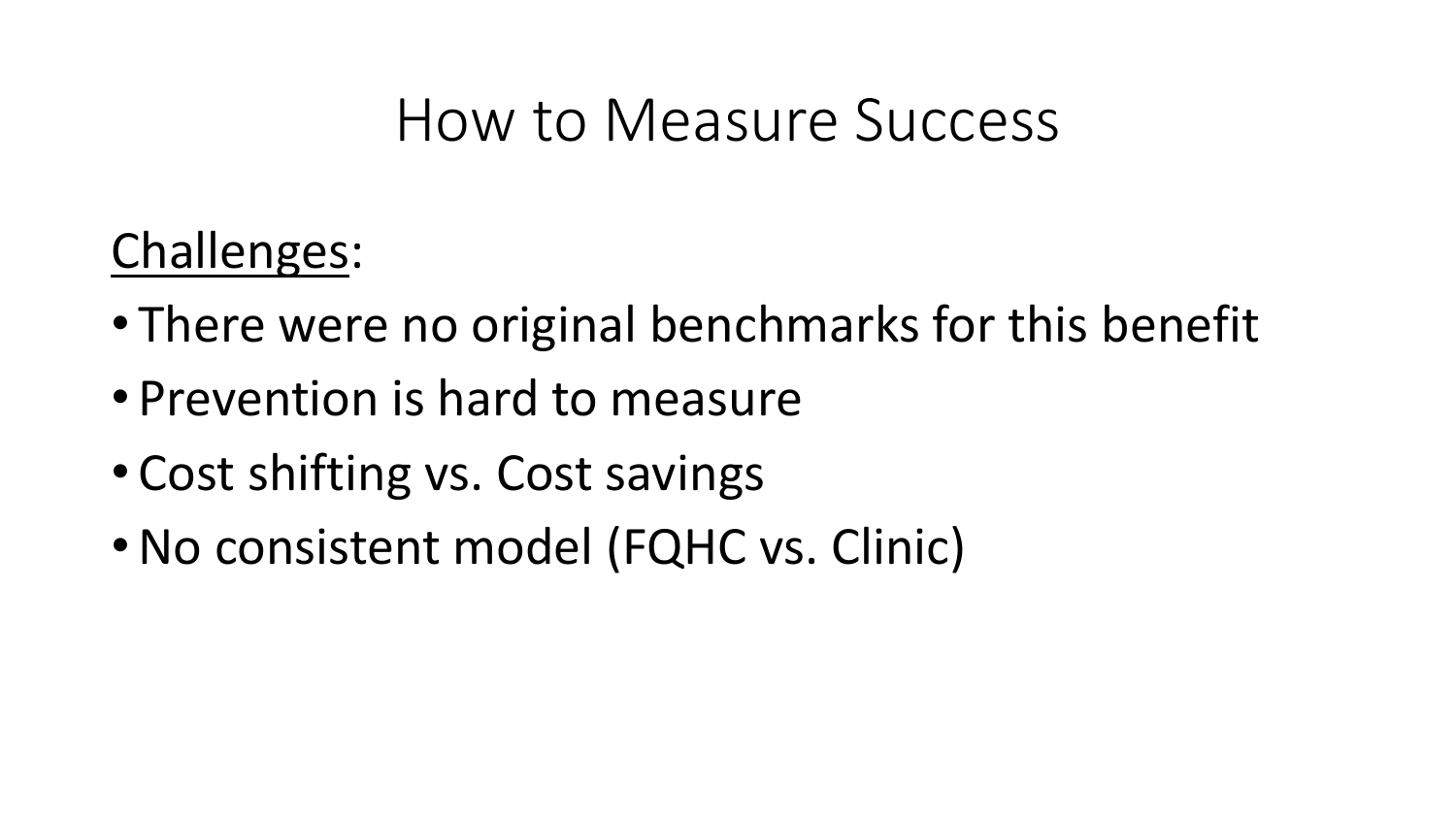#### How to Measure Success Considerations:

- •Understand the population (Age, Diagnosis)
- •Understand if benefit is being used as designed vs. what has been gained (unintended/unexpected)?
- •Drill down on the clinics

Ways to improve:

- Address episode of care
- Address Integrated Care concerns
- Redesign for 2 business models